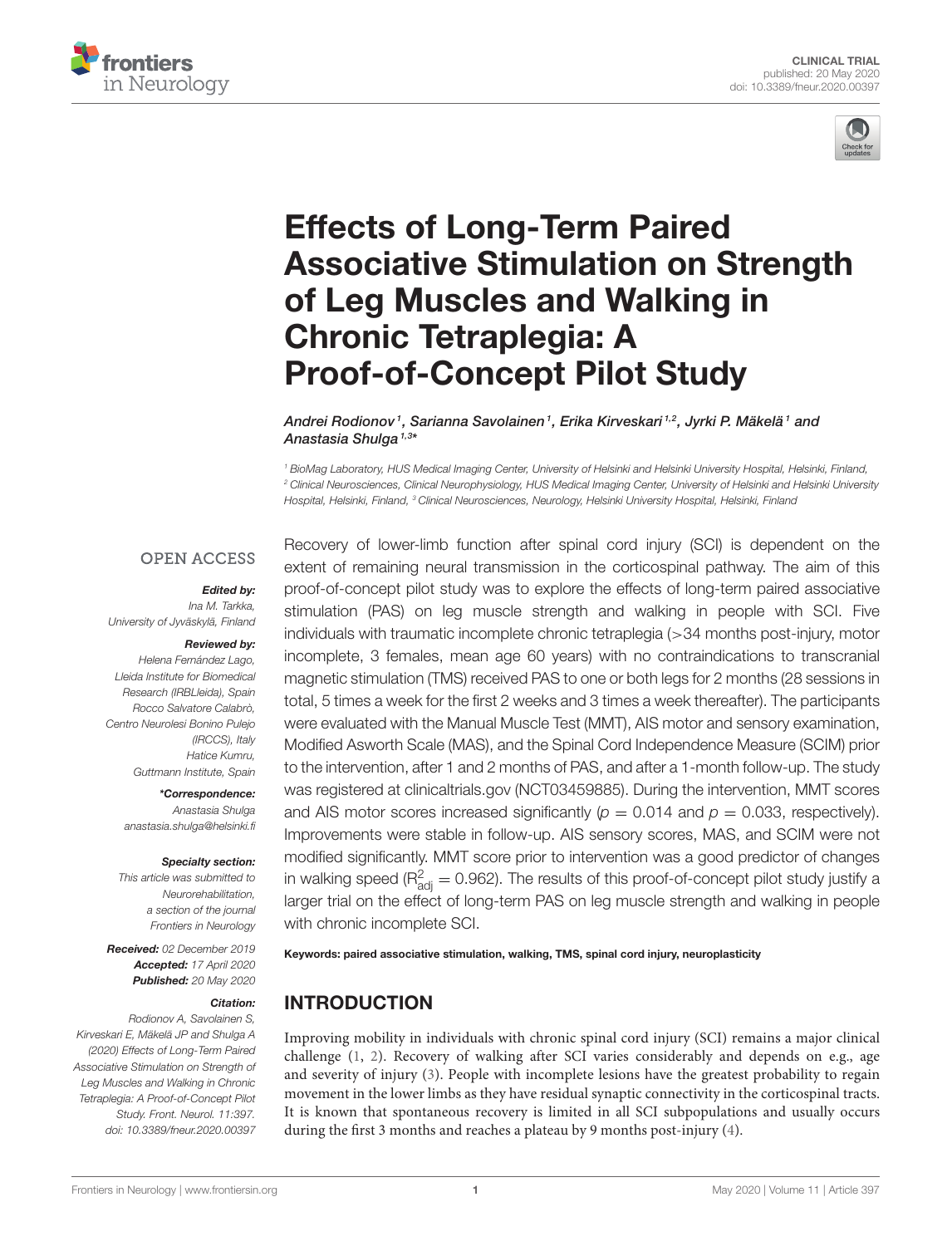It is important to develop non-invasive neuromodulation for restoration of locomotor function [\(1,](#page-8-0) [3,](#page-8-2) [5,](#page-8-4) [6\)](#page-8-5). Paired associative stimulation (PAS) specifically targets residual synaptic connections and may be effective in enhancing motor control over selected weak muscles. PAS combines transcranial magnetic stimulation (TMS) of the motor cortex and peripheral nerve stimulation (PNS) [\(7,](#page-8-6) [8\)](#page-8-7). One PAS consists of a TMS pulse delivered to the cortical target at a predefined timing interval with the PNS given to a corresponding contralateral nerve. Repeated TMS-PNS pairing can induce durable changes in the cortico-cortical [\(7\)](#page-8-6) and the corticospinal-motoneuronal synapses, [\(9\)](#page-8-8) referred to as long-term potentiation (LTP)-like plasticity [\(10,](#page-8-9) [11\)](#page-8-10). The potential of PAS to increase synaptic strength at the spinal level has a clear theoretical therapeutic significance for SCI and provides a possibility for returning motor control over paralyzed muscles.

Long-term application of PAS with the development of novel stimulation protocols has shown promising results in rehabilitation after SCI [\(12](#page-8-11)[–15\)](#page-8-12). This protocol reinforces corticospinal transmission at a wide range of interstimulus intervals (ISIs) between TMS and PNS, plausibly due to an increased number of interactions between pre- and post-synaptic volleys [\(12\)](#page-8-11). High-intensity TMS pulses (100% of maximum stimulator output [MSO]) employed in the protocol generate multiple descending volleys, and high-frequency trains of PNS (50–100 Hz) increase the number of antidromic volleys. The method is superior to PNS in its ability to improve hand function in tetraplegic individuals [\(16\)](#page-8-13). Long-term PAS is suggested to induce long-term potentiation [\(7\)](#page-8-6) and to possibly contribute to functional reorganization in the corticospinal tracts [\(9\)](#page-8-8), which augments motor input to the paralyzed muscles and leads to increased muscle strength and corresponding limb function [\(12,](#page-8-11) [14,](#page-8-14) [17\)](#page-8-15).

Several studies reported changes in the excitability of corticospinal projections to the lower limb muscles by means of PAS [\(18](#page-8-16)[–21\)](#page-8-17). Reports on long-standing functional recovery by means of long-term PAS are sparse. Only one case study reported regained plantarflexion and dorsiflexion of the ankles of both legs in an individual with paraplegia after long-term PAS [\(14\)](#page-8-14). Thus, long-term PAS-induced functional outcomes essential for walking improvement remain generally unexplored.

Muscle strength is strongly correlated to functional gait outcomes [\(22,](#page-8-18) [23\)](#page-9-0). Weakness in individual muscles modifies walking and induces different variations of pathological gait patterns [\(24\)](#page-9-1). Walking alteration after SCI depends on weakness in key muscles important for gait, their residual strength, and the availability of muscles to compensate for this weakness. Thus, long-term PAS may be an important therapeutic option for specific targeting of the weakest muscles and for enhancing their strength, thereby improving walking in a heterogenic SCI population. Here, we investigated the effects of a long-term PAS intervention of 8 weeks on leg muscle strength and walking ability. Our primary goal was to assess whether long-term PAS delivered 3–5 times per week to the nerves supplying the weakest muscles for 20 min per nerve can improve motor function as measured by the Manual Motor Test.

# MATERIALS AND METHODS

## Participants

Five individuals (3 females, age range 48–70 years, mean age 60) with chronic incomplete tetraplegia of traumatic origin (**[Table 1](#page-2-0)**) were enrolled in the study. The study was registered at [clinicaltrials.gov](www://clinicaltrials.gov) (NCT03459885). Inclusion criteria were cervical incomplete SCI of traumatic origin and age 18–70 years. Exclusion criteria were contraindications for TMS or Magnetic Resonance Imaging (MRI), including the presence of intracranial metal objects, implanted electronics, epilepsy, pregnancy, high intracranial pressure, and any brain pathology visible in computer tomography or MRI [\(25\)](#page-9-2). Initial leg muscle strength and walking ability varied between participants (**[Table 1](#page-2-0)**). Conventional rehabilitation and medication of participants prior to the study were not modified during the intervention or the follow-up (**[Table 1](#page-2-0)**). To ensure that any lack of vitamins or minerals would not hinder the therapeutic effect, all participants were asked to take a standard multivitamin dose during intervention and follow-up. Participants provided written informed consent prior to the study. The study was approved by the Ethics Committee of the Hospital District of Helsinki and Uusimaa.

# Study Design

PAS was given for 2 months, 5 times per week during first 2 weeks (10 sessions) and 3 times per week during the subsequent interventions (18 sessions, **[Figure 1](#page-2-1)**). The duration of one PAS session depended on the number of stimulated nerve-hotspot pairs and lasted 80–120 min (**[Table 2](#page-3-0)**). Nerves supplying the weak muscles with MMT scores of 0 to 3 (pre-PAS) were selected for stimulation in each patient. This focused the treatment on the weakest muscles and optimized duration of a single PAS session. Thus, in participant 1, only the nerves of the left leg were stimulated, in participants 2 to 4 both legs were stimulated, and in participant 5 only the right leg was stimulated. All stimulated nerves are shown in **[Table 2](#page-3-0)**. The patients were evaluated clinically immediately prior to the study (pre-PAS), after 1 month of stimulation (mid-PAS), after 2 months of stimulation (post-PAS), and after the 1-month follow-up. All enrolled patients completed the study. No patients were lost to follow-up and the data of all patients were analyzed.

# Navigated Transcranial Magnetic Stimulation (nTMS)

Biphasic TMS pulses were delivered to the motor cortex by an Eximia magnetic stimulator (Nexstim Ltd., Finland) with a figure-of-eight coil (outer diameter 70 mm). The patient's structural T1-weighted MRI (obtained with a 3T Siemens Verio scanner, Siemens Healthcare, Germany) was employed in NBS System 4.3 to build an individual 3D head model. Gyral anatomy was utilized to identify a TMS hotspot, a site within the contralateral motor cortex where stimulation most readily elicited MEPs from the muscle of interest. The hotspots were defined for the (first and second choice, respectively) abductor hallucis or soleus muscles (innervated by the tibial nerve), tibialis anterior or extensor digitorum brevis muscles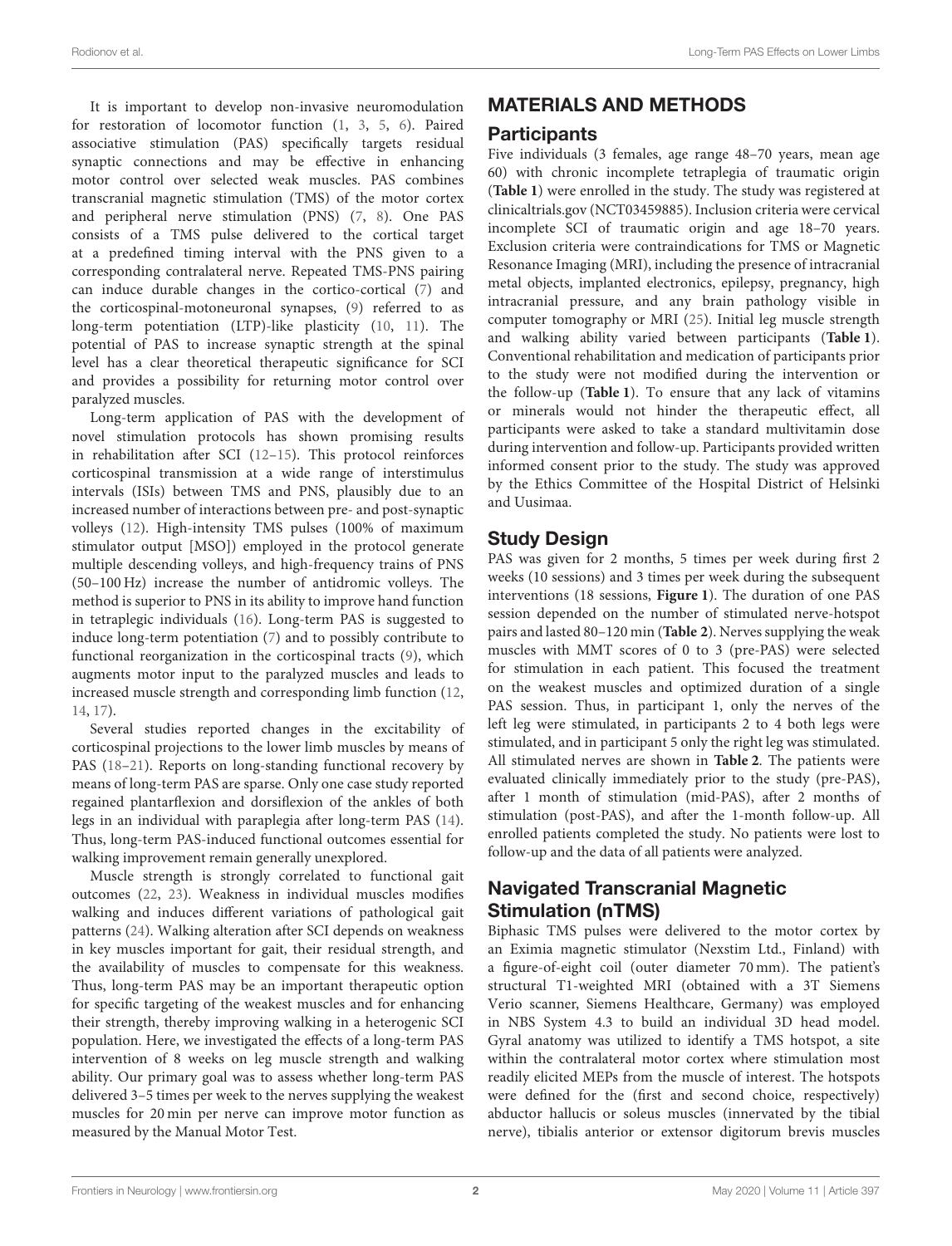#### <span id="page-2-0"></span>TABLE 1 | Patient characteristics.

| <b>Patient</b> | Age       | <b>Neurological AIS</b><br>level |   | Time since injury<br>(years, months) | Conventional rehabilitation (min x<br>times per week)                                                                                                                      | <b>Medication affecting</b><br>CNS (mg/day)                                    | <b>MMT</b> score L/R and<br>walking before the study |
|----------------|-----------|----------------------------------|---|--------------------------------------|----------------------------------------------------------------------------------------------------------------------------------------------------------------------------|--------------------------------------------------------------------------------|------------------------------------------------------|
|                | $60 - 65$ | C1                               | D | 3v, 2m                               | None                                                                                                                                                                       | tizanidine (4-10)                                                              | 30/38-ambulatory                                     |
| $\overline{2}$ | $55 - 60$ | C <sub>5</sub>                   | D | 3v.0m                                | physiotherapy (60 $\times$ 1), gym (60 $\times$ 2),<br>swimming pool (60 $\times$ 1), walking<br>training (60 $\times$ 1)                                                  | pregabalin (150),<br>tizanidine (12), baclofen<br>(50)                         | 35/26-ambulatory                                     |
| 3              | $70 - 75$ | C1                               | D | $2$ v, $10$ m                        | physiotherapy (60 $\times$ 2), gym (90 $\times$ 3),<br>swimming pool (60 $\times$ 2), standing<br>with weight support (60 $\times$ 7), assisted<br>cycling (60 $\times$ 7) | amitriptylline (25),<br>gabapentin (1500),<br>clonazepam (1),<br>baclofen (60) | 18/14 - non-ambulatory                               |
| $\overline{4}$ | $45 - 50$ | C <sub>5</sub>                   | D | 12 v, 2 m                            | physiotherapy (60 $\times$ 2), gym (60 $\times$ up<br>to 6), swimming pool (45 $\times$ 1), cycling<br>on adapted bicycle (120-180 $\times$ 2-3)                           | zopiclone (7.5),<br>baclofen (20)                                              | 26/8-ambulatory                                      |
| 5              | $60 - 65$ | C <sub>5</sub>                   | D | 8 v. 8 m                             | physiotherapy (60 $\times$ 1), swimming<br>pool (45 $\times$ 1)                                                                                                            | none                                                                           | 43/32-ambulatory                                     |

AIS, American Spinal Injury Association Impairment Scale; D, motor incomplete SCI with half or more of key muscle functions below the neurological level having a muscle grade ≥ 3; CNS, central nervous system.



<span id="page-2-1"></span>(peroneal nerve), vastus medialis or lateralis muscles (femoral nerve), and gluteus maximus (gluteal nerve) using a built-in Eximia EMG device and surface electrodes (Neuroline 720; Ambu A/S, Baller- up, Denmark). If no MEPs were obtained from the first-choice muscle, the second-choice muscle was used. The stimulated hotspots in each participant corresponded to stimulated nerves (**[Table 2](#page-3-0)**); e.g., in participant 1, four hotspots in the left hemisphere were identified corresponding to muscles innervated by right tibial, peroneal, femoral, and gluteal nerves. Resting motor thresholds (RMTs) were higher than 100% of MSO; consequently, a weak voluntary muscle preactivation was used to obtain MEPs. TMS with an intensity of 100% of MSO was used to elicit reliable MEPs during motor mapping, and the same TMS intensity was thereafter used for all PAS sessions.

## Peripheral Nerve Stimulation (PNS)

The Dantec Keypoint electroneuromyography device (Natus Medical Inc., USA) and surface electrodes utilized for MEP recordings were used to determine mean latency, amplitude, and persistence of F-waves. For this purpose, 10 responses to 0.2-ms pulses at supramaximal intensity were recorded from the same muscles as in MEP measurements in each subject. PNS intensity used for PAS was defined for each participant individually as the minimum intensity inducing F-responses to single 1-ms pulses [\(14,](#page-8-14) [16\)](#page-8-13).

During PAS, 100-Hz PNS trains (1-ms square pulses, 6 pulses per train, train duration 100 ms) [\(15\)](#page-8-12) were delivered using the Keypoint device and surface electrodes. For the gluteal nerve stimulation, the electrode placement was determined by an anatomical landmark centered at the ischial tuberosity [\(26\)](#page-9-3). To ensure appropriate gluteal nerve stimulation, a tape roll  $(45 \times 25 \text{ mm})$  was attached on top of the electrodes and the patient sat on it pressing the electrodes toward the nerve. For the femoral nerve stimulation, crossing of the inguinal crease and femoral artery, located along the course of the femoral nerve, was selected for electrode placement [\(27\)](#page-9-4). Constant pressure was manually applied to the electrodes to ensure femoral nerve activation. The tibial nerve was stimulated behind the medial malleolus. The peroneal nerve was stimulated at the ankle.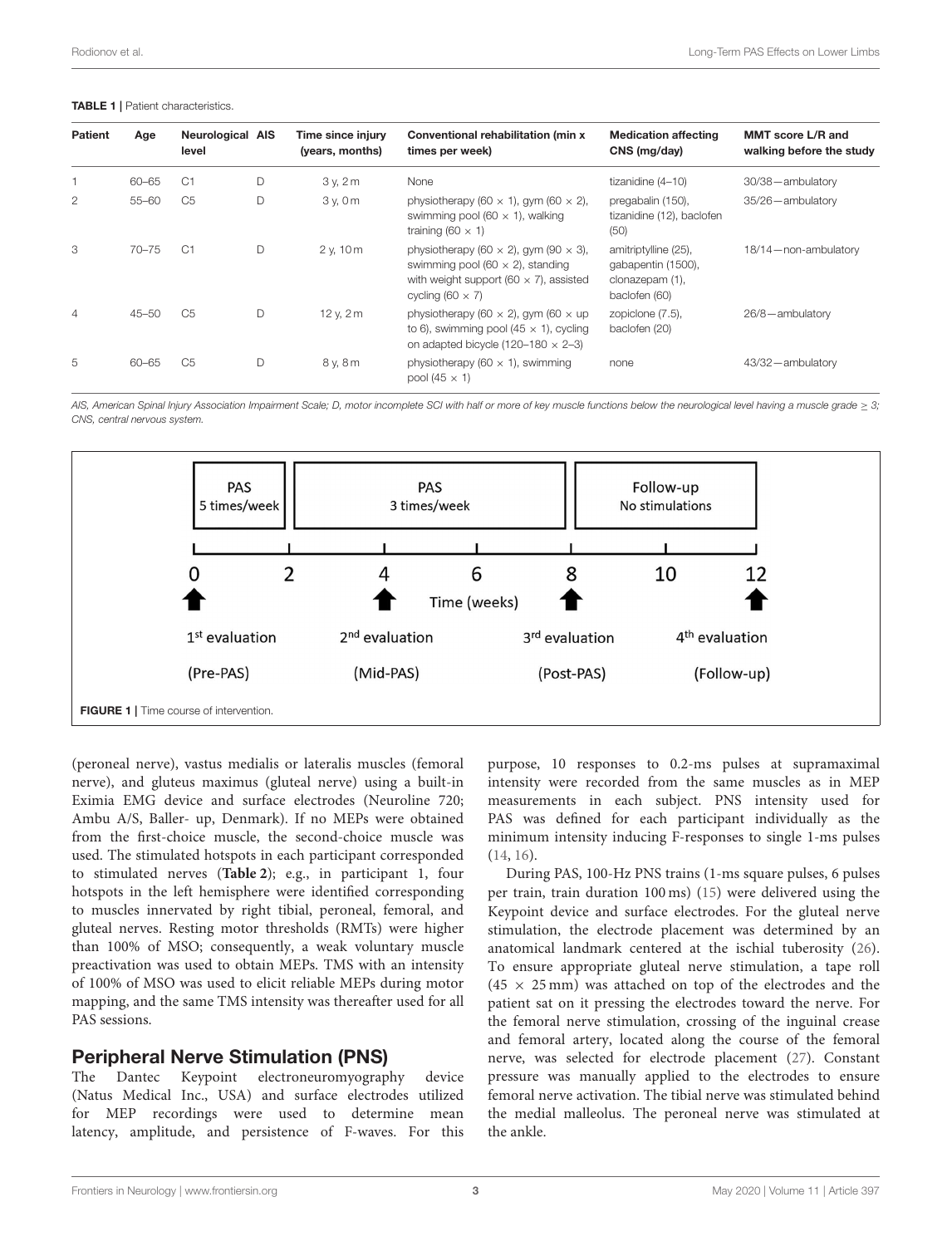|   |                                                                                                      |                   | ärve<br>Tibial ne           |                     | Peroneal nerve              |                | Femoral nerve               |                | <b>Gluteal</b> nerve        |                     |
|---|------------------------------------------------------------------------------------------------------|-------------------|-----------------------------|---------------------|-----------------------------|----------------|-----------------------------|----------------|-----------------------------|---------------------|
|   | Participant Stimulated legs (number of<br>per session/per participant)<br>nerves/Time of stimulation | ISI left/right    | PNS intensity<br>left/right | ISI left/right      | PNS intensity<br>left/right | ISI left/right | PNS intensity<br>left/right | ISI left/right | PNS intensity<br>left/right | anesthetic<br>Local |
|   | ś                                                                                                    | ms                | ₹                           | ms                  | ₹                           | ms             | ₹                           | ms             | ₹                           |                     |
|   | Left (4/80/2240)                                                                                     |                   | $12/-$                      | $\frac{1}{1}$       | $20/-$                      | $-15/-$        | $35/-$                      | $\geq$         | $45/-$                      | $\frac{1}{2}$       |
|   | Both (6/120/3360)                                                                                    | $\overline{\tau}$ | $-730*$                     | $\overline{\gamma}$ | $-46*$                      | $-6/6$         | 33/33*                      | $-13/-16$      | 20/20*                      | Gluteal             |
| m | Both (6/120/3360)                                                                                    | 3/4               | 21/22                       | $\downarrow$        | $\downarrow$                | 19/22          | 9/21                        | 14/13          | 50/80*                      | ₹                   |
|   | Both (6/120/3360)                                                                                    | $-16$             | $-70$                       | $\frac{8}{1}$       | $-20$                       | $-17/15$       | 25/10                       | $-4/4$         | 80/80*                      | Gluteal             |
| 5 | Right (4/80/2240)                                                                                    | $-13$             | $-735*$                     | $-13$               | $-739*$                     | $\frac{1}{2}$  | $-735*$                     | $\frac{1}{2}$  | $-40*$                      | $\frac{1}{2}$       |

## Paired Associative Stimulation (PAS)

In all PAS sessions, TMS intensity was 100% of stimulator output (SO) and PNS intensity was defined individually for eac h peripheral nerve. The conduction times for lower motor neuron s and upper motor neurons were estimated individually for each hotspot-nerve pair by measuring the minimum F latency and average MEP latency. ISI between TMS and PNS were calculated using the formula F-latency minus MEP latency [\(13\)](#page-8-19) to coincide with the induced neuronal volleys at the level of the lumbar spinal cord. Thus, ISI was individually adjusted and varied between participants, depending on their physiological measures and the extent and location of the injury. A positive ISI indicates tha t PNS precedes TMS; a negative ISI indicates that TMS precedes PNS. For PAS, the participants were seated in a comfortable chair [\(14,](#page-8-14) [16\)](#page-8-13). One PAS session consisted of stimulations of 4 to 6 hotspot-nerve pairs delivered in a pseudo-random order (20 min or 240 TMS-PNS pairs, see **[Table 2](#page-3-0)** for stimulated nerves and stimulation time per patient). The participants were instructed to plantarflex the ankle and slightly flex the knee during tibial nerve stimulation (10 min per movement), dorsiflex the ankle during peroneal nerve stimulation, slightly flex the hip and extend the knee (10 min per movement) during femoral nerve stimulation, and slightly extend the hip (by pressing the whole leg down in sitting position) and abduct the hip during gluteal nerve stimulation (10 min per movement).

All patients tolerated TMS well. All patients were offered local skin anesthesia by EMLA ointment to reduce possible uncomfortable sensations caused by PNS [\(12](#page-8-11) , [28\)](#page-9-5). Three patients chose to use this ointment (**[Table 2](#page-3-0)**).

## Clinical Evaluations

An experienced physiotherapist specialized in SCI assessed the strength of gluteus maximus and medius, iliopsoas, quadriceps femoris, tibialis anterior, tibialis posterior, peroneus, long toe extensors, hamstrings, gastrocnemius, and hip adductors with the Manual Muscle Test (MMT). Spasticity was assessed with the Modified Ashworth Scale (MAS) from the hip (flexors, extensors, adductors), knee (flexors, extensors), and ankle (plantar flexors) muscles. Motor function was also evaluated with the standard American Spinal Injuries Association Impairment Scale (AIS) . The physiotherapist did not participate in PAS and was blinded to the rule of nerve selection. The physiotherapist also measure d gait function. For this purpose, the maximum distance that patients were able to walk without a break and without assistanc e of another person and the corresponding total time were measured and used to calculate mean walking speed. This test was selected to evaluate the functional outcome of PAS. MMT, AIS examination, and walking test were performed at each evaluation. A physician examined the patients' sensory function with AIS. The MAS, AIS examination of sensory function, and Spinal Cord Independence Measure (SCIM) were performed at the beginning of the intervention and at follow-up.

## <span id="page-3-0"></span>Statistical Analysis

The mean MMT score of all evaluated muscles in both legs and the mean MMT scores of the muscles innervated by each of the stimulated nerves (partial MMT) in both legs were calculated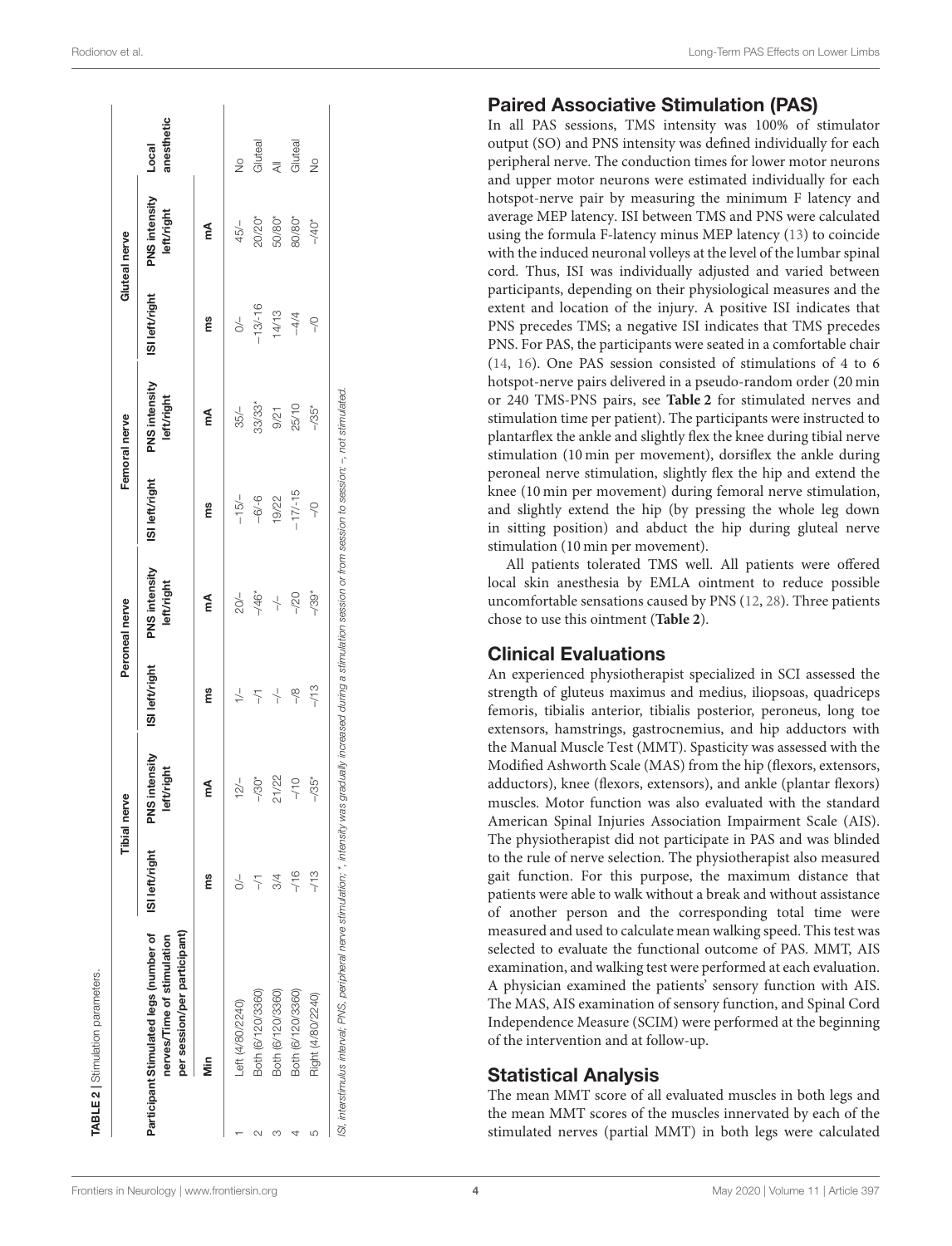

<span id="page-4-0"></span>in each participant for each evaluation separately. The muscles with a value of 5 before the intervention (corresponding to full muscle strength) were excluded from the analysis as no further improvement could be detected by MMT. The differences between MMT scores obtained in Mid- and Pre-PAS (change during the first month of intervention), Post- and Pre-PAS (change during the entire intervention), and Follow-up and Pre-PAS (change during the intervention and the follow-up) were also calculated. The mean AIS motor scores in both legs were computed in each participant for each evaluation separately, excluding the muscles with a value of 5 before the intervention. Differences between mean AIS scores were computed as for calculations for MMT scores. Differences in walking speed in pre-PAS and post-PAS and in pre-PAS and follow-up were computed. Due to technical failure, the walking test was not performed for patient 1 in mid-PAS and the results of the second walking evaluation were not included in the group analysis. The sum of points obtained with the MAS was calculated for each of the four evaluations separately. The sum of AIS sensory scores and SCIM was computed for the pre-PAS and the follow-up.

Statistical comparisons were performed in IBM SPSS Statistics (IBM Corp, Armonk, NY, USA, Version 24.0.) using the Friedman test and Wilcoxon signed-rank test where appropriate. Results are reported as medians. In addition, mean and standard error of the mean are shown in the tables and quartiles in figures. Regression analysis was used to assess the extent to which the total variation in the changes of walking speed (dependent variable) in the follow-up can be explained by the MMT score in the pre-PAS (independent variable). Three regressions were computed separately for all MMT scores, MMT scores of key muscles, and MMT scores of remaining muscles. Key muscles included gluteus maximus and gluteus medius, knee flexors, knee extensors, and ankle plantar flexors. This selection was based on previous reports on their significance particularly for walking speed improvement [\(22\)](#page-8-18) and neuromotor strategies used in human locomotion [\(23\)](#page-9-0). The remaining muscles included hip flexors, ankle dorsiflexors, long toe extensors, and adductors. The relationship between MMT scores and changes in walking speed were assessed with Spearman's rank correlation coefficients.

# **RESULTS**

Total MMT scores were increased by the PAS from  $Md = 2.58-$ 3.58  $[n = 5, \chi^2(3) = 10.563; p = 0.014$ , Friedman's test]. *Post-hoc* analysis with Wilcoxon signed-rank test revealed an increase of total MMT scores in Mid-PAS (see **[Figure 2](#page-4-0)** and **[Table 3](#page-5-0)**,  $n =$ 5, Md = 0.69,  $z = -2.023$ ;  $p = 0.043$ ), Post-PAS ( $n = 5$ , Md = 1.23,  $z = -2.023$ ;  $p = 0.043$ ), and follow-up ( $n = 5$ , Md = 1.15,  $z = -2.023$ ;  $p = 0.043$ ) when compared with Pre-PAS. Partial MMT scores were increased by the PAS from  $Md = 2.40 - 3.67$  $[n = 5, χ<sup>2</sup>(3) = 11.298, p = 0.01, Friedman's test].$  Post-hoc analysis with Wilcoxon signed-rank test revealed an increase of partial MMT scores in Mid-PAS (**[Table 3](#page-5-0)**,  $n = 5$ , Md = 0.60,  $z =$  $-2.023$ ,  $p = 0.043$ ), Post-PAS ( $n = 5$ , Md = 1.10,  $z = -2.023$ ,  $p =$ 0.043) and follow-up ( $n = 5$ , Md = 1.10,  $z = -2.023$ ,  $p = 0.043$ ) when compared with Pre-PAS. Raw MMT scores are presented in **[Supplementary Table 1](#page-8-20)**.

The median AIS motor scores increased from 3.00 (pre-PAS) to 4.33 (Follow-up)  $[n = 5, \chi^2(3) = 8,733; p = 0.033;$  Friedman's test]. Post-hoc analysis with Wilcoxon signed-rank test revealed an increase of AIS motor scores in Post-PAS (see **[Figure 2](#page-4-0)** and **[Table 4](#page-6-0)**,  $n = 5$ , Md = 1.40,  $z = -2.023$ ;  $p = 0.043$ ) and in follow-up ( $n = 5$ , Md = 1.40,  $z = -2.032$ ;  $p = 0.042$ ) when compared with Pre-PAS. The differences between Mid-PAS vs. Pre-PAS ( $n = 5$ , Md = 1.17,  $z = -1.841$ ;  $p = 0.066$ ) were not statistically significant. Raw AIS motor scores are presented in **[Supplementary Table 2](#page-8-20)**.

Walking speed did not change at the group level across all evaluations [Md = 0.31 m/s [Pre-PAS] and 0.35 m/s [Followup],  $n = 4$ ,  $\chi^2(2) = 3,500$ ,  $p = 0.174$ ; Friedman's test]. Nevertheless, walking speed increased in the post-PAS in all ambulatory participants ( $n = 5$ ,  $p = 0.031$ , binomial test). Walking speed increased post-PAS in participants 1, 2, 4, and 5 (**[Table 5](#page-6-1)**,  $n = 4$ , Md = 0.10 m/s). Participant 3, who was non-ambulatory before the intervention, could take several steps with an Eva support walker but this result was not quantifiable. Walking distance increased in 3 out of 4 ambulatory participants (**[Table 5](#page-6-1)**). Changes in walking speed were heterogenic in followup. Participants 2 and 5 further improved their walking speed, whereas participant 3 remained stable. Although the walking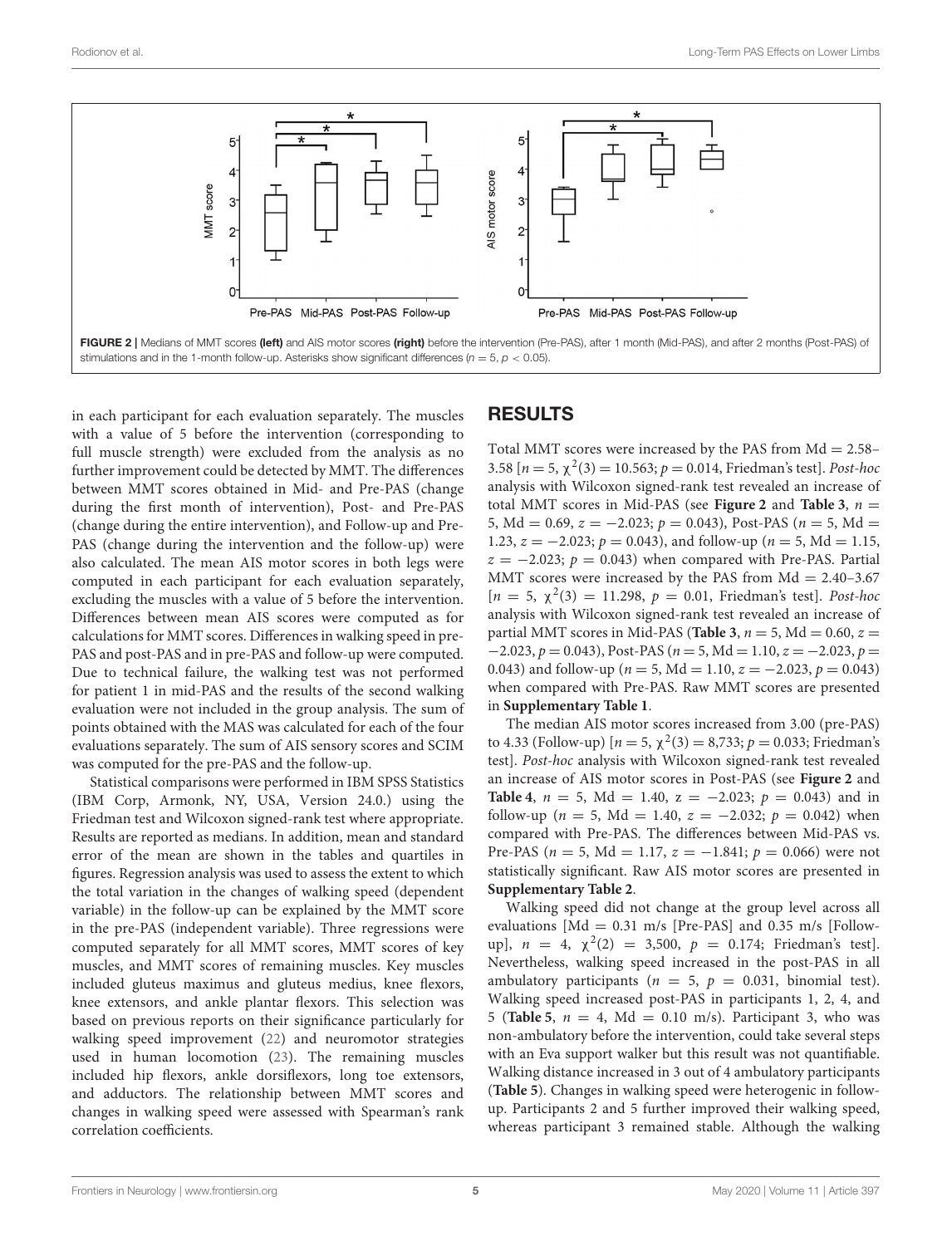| Patient |               |      | MMT average score (all muscles)    |                 |                       | MMT difference (all muscles) |                       |         |                | MMT average score (stim) |           |                     | MMT difference (stim) |                       |
|---------|---------------|------|------------------------------------|-----------------|-----------------------|------------------------------|-----------------------|---------|----------------|--------------------------|-----------|---------------------|-----------------------|-----------------------|
|         |               |      | Pre-PAS Mid-PAS Post-PAS Follow-up |                 | -PAS-<br>Pre-PAS<br>ĕ | Post-PAS-<br>Pre-PAS         | Follow-up-<br>Pre-PAS | Pre-PAS | Mid-PAS        | Post-PAS                 | Follow-up | Mid-PAS-<br>Pre-PAS | Post-PAS-<br>Pre-PAS  | Follow-up-<br>Pre-PAS |
|         | 3.17          | 3.58 | 3.67                               | 3.58            | 42                    | 0.50                         | 0.42                  | 3.00    | 3.50           | 3.67                     | 3.67      | 0.50                | 0.67                  | 0.67                  |
|         | 2.58          | 4.25 | 3.92                               | 00 <sup>1</sup> | 57                    | $\frac{33}{2}$               | 1.42                  | 2.40    | 4.20           | 3.90                     | 3.90      | $\frac{80}{1}$      | $\frac{50}{2}$        | <b>1.50</b>           |
| S       | $\frac{5}{1}$ | 2.00 | 2.54                               | 2.46            | 89                    | 1.23                         | 1.15                  | 1.30    | $\frac{00}{1}$ | 2.40                     | 2.40      | 0.60                | 1.10                  | 1.10                  |
|         | 8<br>=        | 1.62 | 2.86                               | 2.86            | 8                     | 1.86                         | 1.86                  | 0.91    | 1.50           | 2.82                     | 2.64      | 0.60                | $-1.91$               | 1.73                  |
| LO      | 3.50          | 4.20 | 4.30                               | 4.50            | 07.                   | 0.80                         | 1.00                  | 3.38    | 4.00           | 4.13                     | 4.38      | 0.63                | 0.75                  | 1.00                  |
| Median  | 2.58          | 3.58 | 3.67                               | 3.58            | 89                    | 1.23                         | 1.15                  | 2.40    | 3.50           | 3.67                     | 3.67      | 0.60                | $\frac{1}{1}$         | 1.10                  |
| Mean    | 231           | 3.13 | 3.46                               | 3.48            | 82                    | 1.14                         | 1.17                  | 2.20    | 3.02           | 3.38                     | 3.40      | 0.83                | 1.19                  | 1.20                  |
| 58      | 0.50          | 0.56 | 0.33                               | 0.37            | Ş                     | 0.23                         | 0.24                  | 0.48    | 0.55           | 0.33                     | 0.38      | 0.24                | 0.23                  | 0.19                  |

speed of participant 1 decreased slightly in the follow-up when compared with post-PAS speed, the speed was still higher than in the pre-PAS test (**[Table 5](#page-6-1)**). Participant 4 (with the longest post-trauma time) demonstrated a more pronounced decrease of walking speed in the follow-up. A significant regression equation was found for all MMT

scores  $[n = 5, F_{(1, 3)} = 18.564, p = 0.024, r = 0.872, p = 0.054]$ with an  $R^2$  of 0.861. The patients' predicted walking speed was equal to −0.187 + 0.005x (total MMT score) m/s. The adjusted  $R^2_{\text{adj}} = 0.815$  indicates that ∼81.5% of variance in changes of walking speed can be explained by the initial total MMT score. When MMT scores of key muscles were used for prediction of changes in walking speed, a significant regression equation  $y =$ −0.224 + 0.010x (MMT score of key muscles) was observed for the key muscle MMT score  $[n = 5, F_{(1, 3)} = 102,330, p = 0.002]$ with an  $R^2$  of 0.972 (adjusted  $R^2_{\text{adj}} = 0.962$ ). The MMT score of key muscles in pre-PAS and changes of walking speed in the follow-up were linearly related (**[Figure 3](#page-6-2)**) and highly correlated  $(r = 0.975, p = 0.005)$ . Results of regression analysis with MMT scores of the remaining muscles were not significant [**[Figure 3B](#page-6-2)** ,  $n = 5$ ,  $F_{(1, 3)} = 6.608$ ,  $p = 0.082$ , adjusted  $R<sup>2</sup><sub>adj</sub> = 0.584$ ,  $r = 0.816$ ,  $p = 0.092$ .

No significant changes in spasticity as assessed with the MAS were observed in the mid-PAS ( $n = 5$ , Md = 0.00 points), in the post-PAS ( $n = 5$ , Md = -2.00), or in the follow-up ( $n = 5$ , Md = 3,00) when compared with the corresponding values obtained in the pre-PAS [**[Supplementary Table 3](#page-8-20)**,  $n = 5$ ,  $\chi^2(3) = 3,065$ ,  $p =$ 0.382; Friedman's test].

Differences between AIS sensory scores obtained in the pre-PAS and in the follow-up were non-significant **([Supplementary Table 4](#page-8-20),**  $n = 5$ **, Light touch Md = 1.00, z**  $= -1.841, p = 0.066, Pin-prick Md = 0.00, z = -0.535, p =$ 0.593). SCIM scores collected in the pre-PAS and the follow-u p did not differ (**[Supplementary Table 5](#page-8-20)**,  $n = 5$ , Md = 0.00, z  $=$  -1.342,  $p = 0.180$ ). Participants 4 and 5 improved their SCIM score by 15 and 9 points, respectively, mostly in Mobility subscales (items 10–17, **[Supplementary Table 6](#page-8-20)**). The SCIM scores of the other participants remained the same. Participant 5 reported that pain disappeared in the right ankle after the PAS. Participants 1–4 did not have pain before or after treatment.

Participant 4 (with longest post-trauma time) reported slightl y increased spasticity in his right hand and in the left leg as well as tiredness on week 2 of the intervention, which later disappeared. In week 5 he reported pain in his lower back while standing up or sitting down. The participant temporarily increased pain medication and received treatment from a physiatrist. The participant did not discontinue treatment. Other participants did not report any adverse effects.

## <span id="page-5-0"></span>**DISCUSSION**

The current study provides the first evidence that long-term PAS may increase leg muscle strength. We observed that longterm PAS applied for 2 months increased the total lower limb MMT score by ~1 point in each muscle. This effect was stable after a 1-month follow-up. The results of AIS motor score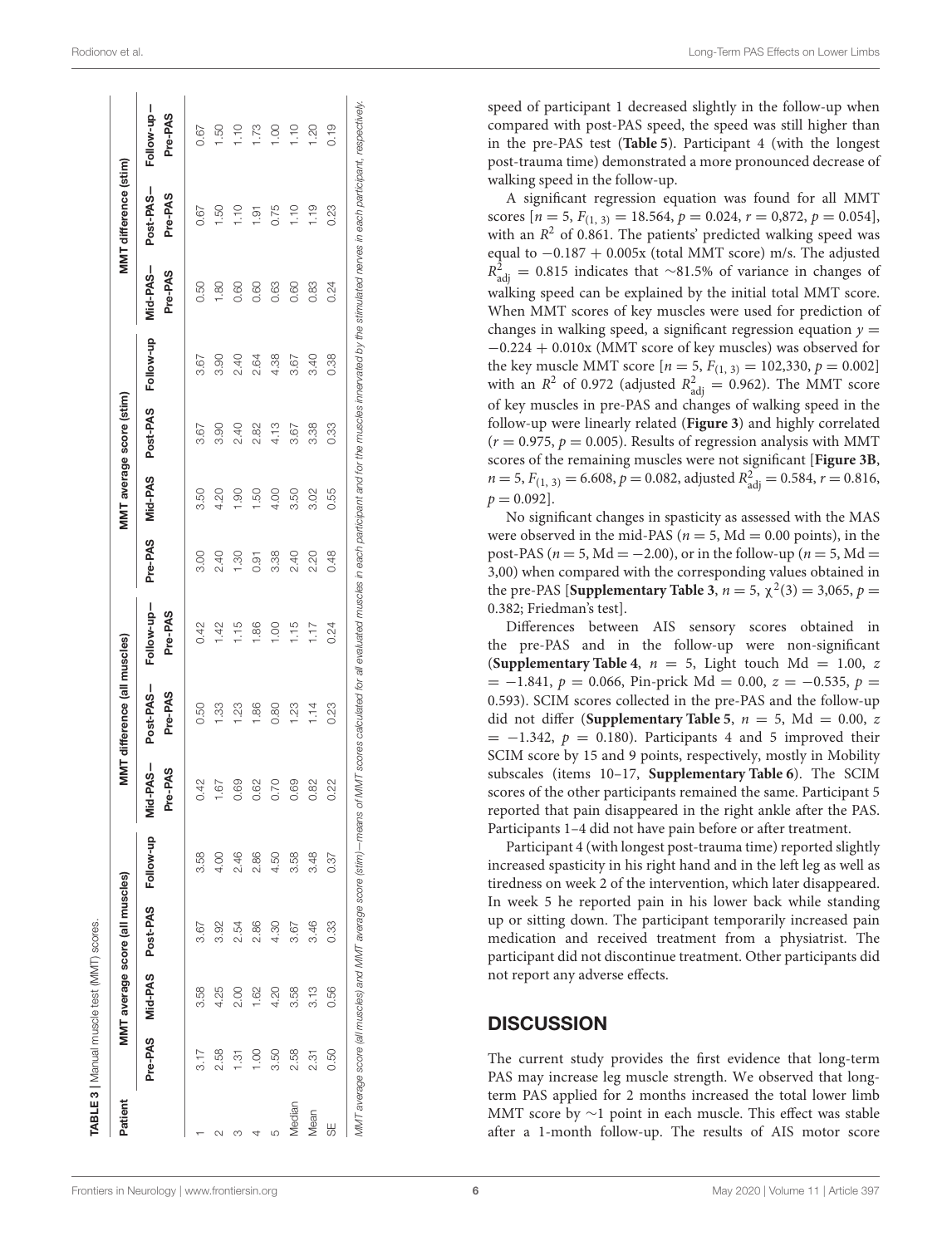<span id="page-6-0"></span>

| Patient        |         |         | Average motor score |           | <b>Difference</b> |                  |                    |  |
|----------------|---------|---------|---------------------|-----------|-------------------|------------------|--------------------|--|
|                | Pre-PAS | Mid-PAS | Post-PAS            | Follow-up | Mid-PAS-Pre-PAS   | Post-PAS-Pre-PAS | Follow-up- Pre-PAS |  |
|                | 3.40    | 4.80    | 4.80                | 4.80      | 1.40              | 1.40             | 1.40               |  |
| 2              | 3.33    | 4.50    | 4.00                | 4.33      | 1.17              | 0.67             | 1.00               |  |
| 3              | 2.50    | 3.67    | 3.83                | 4.00      | 1.17              | 1.33             | 1.50               |  |
| $\overline{4}$ | 1.60    | 3.60    | 3.40                | 2.60      | 2.00              | 1.80             | 1.00               |  |
| 5              | 3.00    | 3.00    | 5.00                | 4.60      | 0.00              | 2.00             | 1.60               |  |
| Mean           | 2.77    | 3.91    | 4.21                | 4.07      | 1.15              | 1.44             | 1.30               |  |
| <b>SE</b>      | 0.33    | 0.33    | 0.30                | 0.39      | 0.32              | 0.23             | 0.13               |  |

AIS, American Spinal Injury Association Impairment Scale.

<span id="page-6-1"></span>TABLE 5 | Walking speed.

|                |              | Distance (m)/Time (s) |               |         | Speed (m/s) |           |                  | <b>Difference</b>  |
|----------------|--------------|-----------------------|---------------|---------|-------------|-----------|------------------|--------------------|
| <b>Patient</b> | Pre-PAS      | Post-PAS              | Follow-up     | Pre-PAS | Post-PAS    | Follow-up | Post-PAS-Pre-PAS | Follow-up- Pre-PAS |
|                | 80/266       | 86/197                | 172/435       | 0.30    | 0.44        | 0.40      | 0.14             | 0.09               |
| $\overline{2}$ | 43/205       | 430/1560              | 125/420       | 0.21    | 0.28        | 0.30      | 0.07             | 0.09               |
| 3              | n/a          | n/a                   | n/a           | n/a     | n/a         | n/a       | n/a              | n/a                |
| $\overline{4}$ | 38/117       | 27/60                 | 38/144        | 0.32    | 0.45        | 0.26      | 0.13             | $-0.06$            |
| 5              | 86/107       | 420/494               | 688/689       | 0.80    | 0.85        | 1.00      | 0.05             | 0.20               |
| Median         | 61.50/161.00 | 253.00/345.50         | 148.50/427.50 | 0.31    | 0.45        | 0.35      | 0.10             | 0.09               |
| Mean           | 61.75/173.75 | 240.75/577.75         | 255.75/422.00 | 0.41    | 0.50        | 0.49      | 0.09             | 0.08               |
| <b>SE</b>      | 11.70/33.83  | 95.77/303.85          | 131.24/99.58  | 0.12    | 0.11        | 0.15      | 0.02             | 0.05               |

n/a, not available.



<span id="page-6-2"></span>remaining muscles (right) and changes in walking speed obtained during follow-up. Linear regression-solid and dashed lines. R-only right leg was stimulated, L—only left leg was stimulated, B—both legs were stimulated.

revealed a similar increase of muscle strength by ∼1 point per muscle. Quantitatively similar findings were obtained in previous studies [\(16,](#page-8-13) [29\)](#page-9-6), where long-term PAS was applied for 1 month and improved hand MMT scores by ∼1 point in a group of individuals with chronic incomplete tetraplegia. Leg muscles are considerably larger than hand muscles and thus more profound changes than those in hand muscles are required to increase the MMT score (which evaluates the capacity, e.g., to lift the limb in different positions against gravity). Obtaining clinically meaningful results also requires greater changes in the lower than upper limbs. The similar increase of muscle strength observed in the current study can be explained by a longer intervention than that in our previous work that focused on upper limbs [\(16\)](#page-8-13). The magnitude and stability of the overall PAS therapeutic effect can be positively related to the number of PAS sessions as observed in previous studies [\(14,](#page-8-14) [16,](#page-8-13) [17\)](#page-8-15). However, age, severity of injury,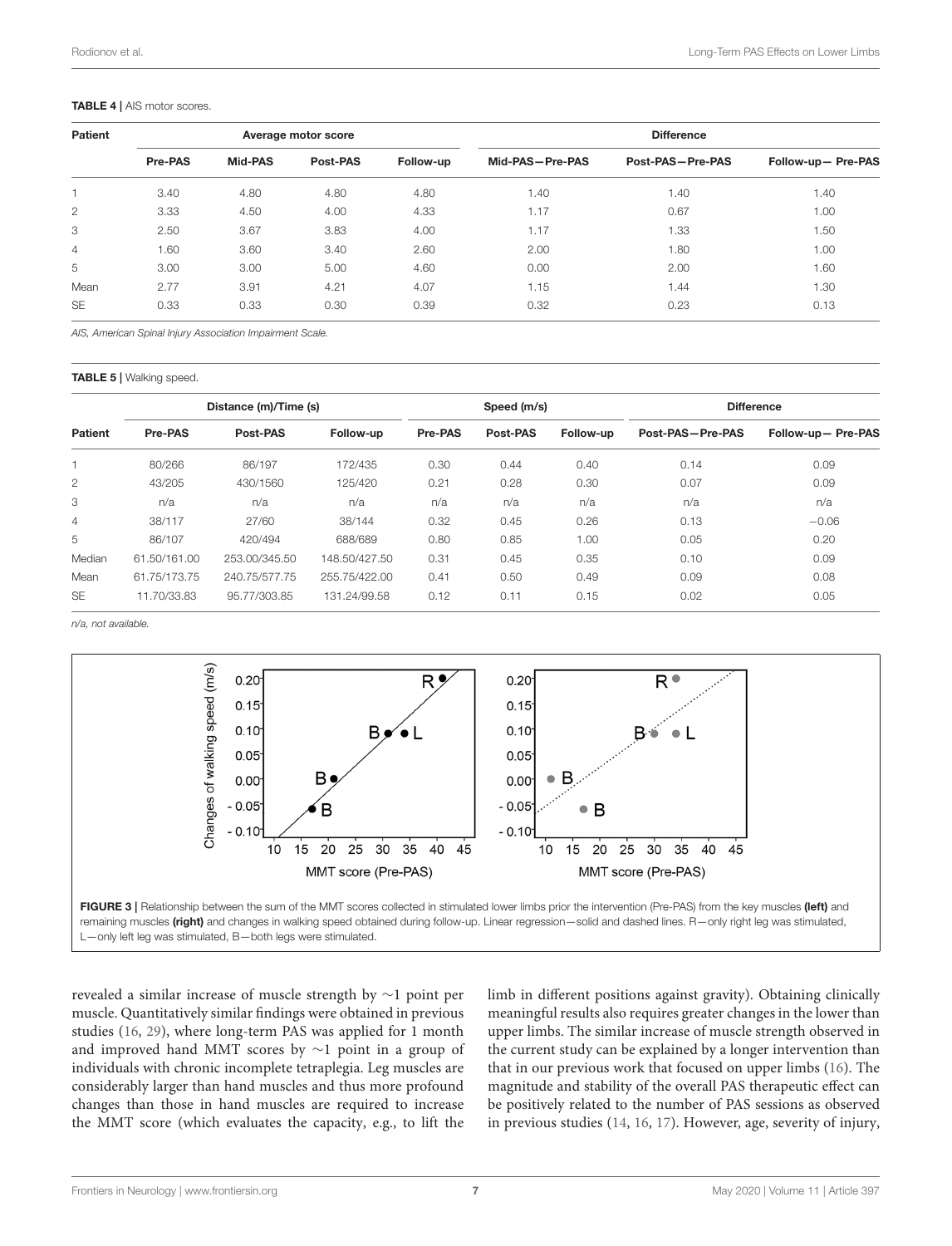and residual muscle strength can affect long-term PAS outcomes. Thus, it is important to consider these factors when planning individualized treatment to maximize the clinical efficacy of PAS.

In the present study, PAS was applied in a heterogenous group of participants. Initial lower limb muscle strength measured by MMT score and AIS motor score varied between participants. Stable improvements in lower limb muscle strength were observed in all participants. This increases the external validity of the present study. These results support efficacy of long-term PAS and also demonstrate an increase of walking speed post-PAS. Walking distance increased in 3 out of 4 ambulatory participants. The design of the study, which investigated both lower limb strength and locomotion, limited the possibility of stimulation of only one limb in all participants for controlling the effects of stimulation. However, in Participant 1, only the stimulated leg improved (**[Supplementary Table 1](#page-8-20)**).

All participants had a standard rehabilitation schedule before the intervention and this schedule continued unchanged during the intervention and the follow-up period. The average changes of AIS motor scores during PAS ranged from 1.2 (in Mid-PAS) to 1.4 (in Post-PAS) points and were stable during follow-up. In SCI, motor improvements occur within the first 6–9 months and a plateau is usually reached by 12 months post-injury with minimal chance of further improvement [\(30\)](#page-9-7). This excludes the possibility of spontaneous changes in muscle strength at the chronic stage. Improvements in muscle strength were also stable in follow-up as shown by MMT and AIS scores. The observed effects were not related to changes in spasticity or sensory function or caused by changes in training or medication; this is consistent with previous studies [\(14,](#page-8-14) [16,](#page-8-13) [29\)](#page-9-6).

We selected the nerves innervating the weakest muscles for stimulation. This approach also led to improvements in the muscles that were not directly innervated by the stimulated nerves. Improvements in weak muscles plausibly affected the entire limb by making walking easier and thus promoting increased use of all muscles. Activation of the neighboring regions of the motor cortex and peripheral nerves is also plausible.

PAS was combined with a slight motor activation. Paired corticospinal-motoneuronal stimulation combined with a small level of isometric muscle contraction has been shown to significantly improve corticospinal transmission in people with SCI when compared with corresponding stimulation applied at rest [\(31\)](#page-9-8). It is plausible that motor activation lowers motor thresholds centrally and peripherally; the number of orthodromic TMS-induced volleys and therefore the number of interactions between orthodromic and antidromic volleys might be increased. Movements might also activate secondary motor areas, rewiring them in synchrony with the stimulated corticospinal tract in a beneficial manner. The patients were instructed to activate the limbs during the stimulation only slightly; the amount of physical training added by this intervention when compared to their regular physiotherapy is small. Therefore, motor activation alone cannot explain the therapeutic effect.

A previous study revealed that high-frequency repetitive TMS applied immediately before robotic training sessions improved motor function in a chronic SCI patient [\(32\)](#page-9-9). The authors hypothesized that rTMS increased M1 excitability and recruited stunned or dysfunctional connections. Our approach also incorporates both TMS and lower limb activation. However, PAS protocols, including ours, use low-frequency TMS, which are known to be inhibitory [\(33\)](#page-9-10). This highlights the role of Hebbian plasticity as the most probable mechanism of the observed PAS effects [\(7,](#page-8-6) [8\)](#page-8-7).

Correlation and significant linear relations between initial MMT scores collected in pre-PAS and changes of walking speed after PAS indicate that MMT scores have predictive value for changes in walking speed after long-term PAS. Key muscles can provide even better prediction. Changes in MMT scores in these muscles were shown to predict changes in walking speed after locomotor training [\(22\)](#page-8-18). Regression analyses indicate that the same amount of stimulation will produce different effects on walking speed depending on the initial state of the leg muscles. Information on this relationship is particularly important for patient selection and estimation of treatment duration. Longer treatment plausibly produces larger improvements, according to the results of the previous PAS interventions [\(14,](#page-8-14) [16,](#page-8-13) [17\)](#page-8-15). A previous study revealed the feasibility of achieving a maximal MMT score and independent use of upper extremities by means of long-term PAS [\(17\)](#page-8-15). This opens new, attractive prospects in recovering locomotor function in people with chronic tetraplegia.

Age reduces neuroplasticity and the subsequent restoration of motor function after SCI [\(1\)](#page-8-0), independent of rehabilitation strategy [\(22,](#page-8-18) [34\)](#page-9-11). However, our results suggest that long-term PAS appears to be a promising therapeutic approach in 48–70-yearold subjects. Moreover, in this study we observed a stable increase of muscle strength in a highly heterogenous SCI group, including a non-ambulatory participant, individuals using a wheelchair, and independently walking subjects.

In our previous studies on PAS therapeutic effects in the upper limbs [\(14,](#page-8-14) [16,](#page-8-13) [17,](#page-8-15) [29\)](#page-9-6), the ISI between TMS and PNS was calculated to coincide with stimulation-induced volleys in the cervical spinal cord, which is both the location of the stimulated lower motor neuron cell bodies and the site of the injury. Here, the stimuli were coinciding at the lumbar spinal cord, whereas the injury was in the cervical spinal cord. This suggests that PAS strengthens residual connectivity regardless of the location of the injury.

The 80–120-min duration of one PAS session depended on the number of stimulated nerves. The protocol was generally well-tolerated by the patients. Considering the variability of available resources in different countries, further research is needed to evaluate whether PAS protocols that employ higher TMS frequency with shorter duration [\(35,](#page-9-12) [36\)](#page-9-13) could increase clinical feasibility.

A limitation of this study was the small sample size; the results of this case series should be considered exploratory. The observed motor changes and functional outcomes following long-term application of PAS in lower limbs enhance our understanding of the therapeutic mechanism of PAS and contribute to further development of long-term PAS therapy. The results of this proofof-concept pilot study indicate a possible beneficial effect of long-term PAS in the rehabilitation of traumatic tetraplegia.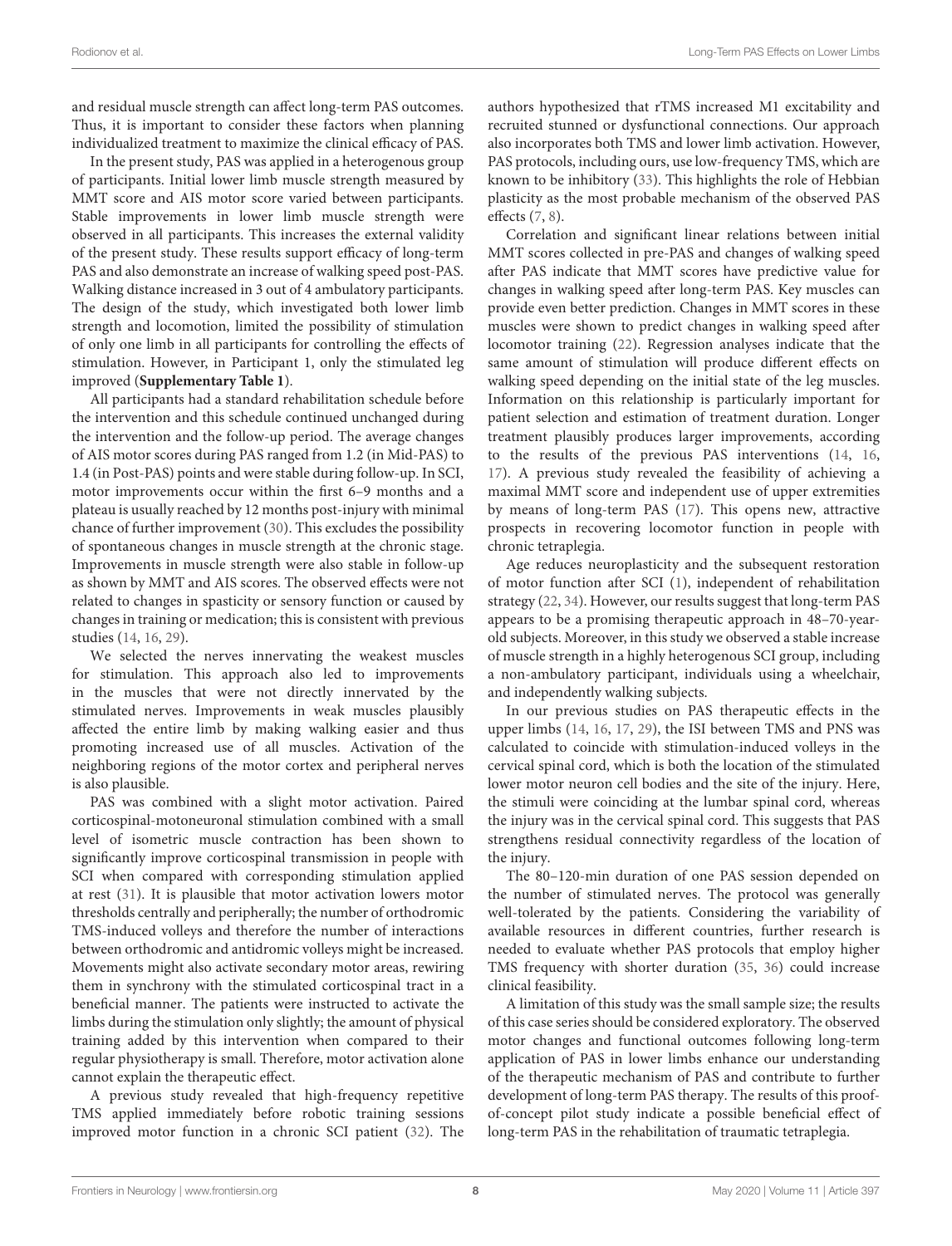# DATA AVAILABILITY STATEMENT

The raw data supporting the conclusions of this article will be made available by the authors, without undue reservation, to any qualified researcher.

# ETHICS STATEMENT

The studies involving human participants were reviewed and approved by The Ethics Committee of the Hospital District of Helsinki and Uusimaa. The participants provided their written informed consent to participate in this study.

# AUTHOR CONTRIBUTIONS

AR, SS, EK, and AS data acquisition. AR, SS, EK, JM, and AS research design, analysis, and interpretation of data, drafting the work and revising it critically for important intellectual content, final approval of the version to be published, agreement to be accountable for all aspects of the work.

# **REFERENCES**

- <span id="page-8-0"></span>1. Dietz V, Fouad K. Restoration of sensorimotor functions after spinal cord injury. Brain. (2014) 137(Pt 3):654–67. doi: [10.1093/brain/awt262](https://doi.org/10.1093/brain/awt262)
- <span id="page-8-1"></span>2. Dietrich WD. Protection and repair after spinal cord injury: accomplishments and future directions. Top Spinal Cord Inj Rehabil. (2015) 21:174–87. doi: [10.1310/sci2102-174](https://doi.org/10.1310/sci2102-174)
- <span id="page-8-2"></span>3. Fakhoury M. Spinal cord injury: overview of experimental approaches used to restore locomotor activity. Rev Neurosci. (2015) 26:397–405. doi: [10.1515/revneuro-2015-0001](https://doi.org/10.1515/revneuro-2015-0001)
- <span id="page-8-3"></span>4. Alizadeh A, Dyck SM, Karimi-Abdolrezaee S. Traumatic spinal cord injury: an overview of pathophysiology, models and acute injury mechanisms. Front Neurol. (2019) 10:282. doi: [10.3389/fneur.2019.00282](https://doi.org/10.3389/fneur.2019.00282)
- <span id="page-8-4"></span>5. Gunduz A, Rothwell J, Vidal J, Kumru H. Non-invasive brain stimulation to promote motor and functional recovery following spinal cord injury. Neural Regen Res. (2017) 12:1933–8. doi: [10.4103/1673-5374.221143](https://doi.org/10.4103/1673-5374.221143)
- <span id="page-8-5"></span>6. Page SJ, Otr L, Cunningham DA, Plow E, Blazak B. It Takes Two : Noninvasive brain stimulation combined with neurorehabilitation. Arch Phys Med Rehabil. (2015) 96:S89–93. doi: [10.1016/j.apmr.2014.09.019](https://doi.org/10.1016/j.apmr.2014.09.019)
- <span id="page-8-6"></span>7. Stefan K, Kunesch E, Cohen LG, Benecke R, Classen J. Induction of plasticity in the human motor cortex by paired associative stimulation. Brain. (2000) 123:572–84. doi: [10.1093/brain/123.3.572](https://doi.org/10.1093/brain/123.3.572)
- <span id="page-8-7"></span>8. Wolters A, Sandbrink F, Schlottmann A, Kunesch E, Stefan K, Cohen LG, et al. A Temporally asymmetric hebbian rule governing plasticity in the human motor cortex. J Neurophysiol. (2003) 89:2339–45. doi: [10.1152/jn.00900.2002](https://doi.org/10.1152/jn.00900.2002)
- <span id="page-8-8"></span>9. Bunday KL, Perez MA. Motor recovery after spinal cord injury enhanced by strengthening corticospinal synaptic transmission. Curr Biol. (2012) 22:2355– 61. doi: [10.1016/j.cub.2012.10.046](https://doi.org/10.1016/j.cub.2012.10.046)
- <span id="page-8-9"></span>10. Carson RG, Kennedy NC. Modulation of human corticospinal excitability by paired associative stimulation. Front Hum Neurosci. (2013) 7:823. doi: [10.3389/fnhum.2013.00823](https://doi.org/10.3389/fnhum.2013.00823)
- <span id="page-8-10"></span>11. Suppa A, Quartarone A, Siebner H, Chen R, Lazzaro V Di, Del Giudice P, et al. The associative brain at work : evidence from paired associative stimulation studies in humans. Clin Neurophysiol. (2017) 128:2140–64. doi: [10.1016/j.clinph.2017.08.003](https://doi.org/10.1016/j.clinph.2017.08.003)
- <span id="page-8-11"></span>12. Shulga A, Zubareva A, Lioumis P, Mäkelä JP. Paired Associative stimulation with high-frequency peripheral component leads to enhancement of corticospinal transmission at wide range of interstimulus intervals. Front Hum Neurosci. (2016) 10:1–6. doi: [10.3389/fnhum.2016.00470](https://doi.org/10.3389/fnhum.2016.00470)

# FUNDING

AR was supported by the Instrumentarium Science Foundation personal grant [180031], AS was supported by the Academy of Finland grant [307951]. Research costs and open access publication fee were covered by University of Helsinki Library's Open Agreement with Frontiers. The funding agencies did not participate in study design; in the collection, analysis and interpretation of data; in the writing of the manuscript; or in the decision to submit it for publication.

# ACKNOWLEDGMENTS

We are grateful to our volunteers for participation in the study and David Montero-Danger for excellent technical assistance (MRI).

# SUPPLEMENTARY MATERIAL

<span id="page-8-20"></span>The Supplementary Material for this article can be found [online at: https://www.frontiersin.org/articles/10.3389/fneur.](https://www.frontiersin.org/articles/10.3389/fneur.2020.00397/full#supplementary-material) 2020.00397/full#supplementary-material

- <span id="page-8-19"></span>13. Shulga A, Lioumis P, Kirveskari E, Savolainen S, Mäkelä JP, Ylinen A. The use of F-response in defining interstimulus intervals appropriate for LTP-like plasticity induction in lower limb spinal paired associative stimulation. J Neurosci Methods[. \(2015\) 242:112–7. doi: 10.1016/j.jneumeth.2015.](https://doi.org/10.1016/j.jneumeth.2015.01.012) 01.012
- <span id="page-8-14"></span>14. Shulga A, Lioumis P, Zubareva A, Brandstack N, Kuusela L, Kirveskari E, et al. Long-term paired associative stimulation can restore voluntary control over paralyzed muscles in incomplete chronic spinal cord injury patients. Spinal Cord Ser Cases[. \(2016\) 2:16016. doi: 10.1038/scsandc.](https://doi.org/10.1038/scsandc.2016.16) 2016.16
- <span id="page-8-12"></span>15. Tolmacheva A, Mäkelä JP, Shulga A. Increasing the frequency of peripheral component in paired associative stimulation strengthens its efficacy. Sci Rep. (2019) 9:3849. doi: [10.1038/s41598-019-40474-0](https://doi.org/10.1038/s41598-019-40474-0)
- <span id="page-8-13"></span>16. Tolmacheva A, Savolainen S, Kirveskari E, Lioumis P, Kuusela L, Brandstack N, et al. Long-Term paired associative stimulation enhances motor output of the tetraplegic hand. J Neurotrauma. (2017) 34:2668–74. doi: [10.1089/neu.2017.4996](https://doi.org/10.1089/neu.2017.4996)
- <span id="page-8-15"></span>17. Rodionov A, Savolainen S, Kirveskari E, Mäkelä JP, Shulga A. Restoration of hand function with long-term paired associative stimulation after chronic incomplete tetraplegia : a case study. Spinal Cord Ser Cases. (2019) 5:81. doi: [10.1038/s41394-019-0225-5](https://doi.org/10.1038/s41394-019-0225-5)
- <span id="page-8-16"></span>18. Uy J, Ridding MC, Hillier S, Thompson PD, Miles TS. Does induction of plastic change in motor cortex improve leg function after stroke? Neurology. (2003) 61:982–4. doi: [10.1212/01.WNL.0000078809.33581.1F](https://doi.org/10.1212/01.WNL.0000078809.33581.1F)
- 19. Mrachacz-Kersting N, Fong M, Murphy BA, Sinkjær T. Changes in excitability of the cortical projections to the human tibialis anterior after paired associative stimulation. J Neurophysiol. (2007) 97:1951–8. doi: [10.1152/jn.01176.2006](https://doi.org/10.1152/jn.01176.2006)
- 20. Stinear JW, Hornby TG. Stimulation-induced changes in lower limb corticomotor excitability during treadmill walking in humans. J Physiol. (2005) 2:701–11. doi: [10.1113/jphysiol.2005.090654](https://doi.org/10.1113/jphysiol.2005.090654)
- <span id="page-8-17"></span>21. Kumpulainen S, Mrachacz-Kersting N, Peltonen J, Voigt M, Avela J. The optimal interstimulus interval and repeatability of paired associative stimulation when the soleus muscle is targeted. Exp Brain Res. (2012) 221:241-9. doi: [10.1007/s00221-012-3165-x](https://doi.org/10.1007/s00221-012-3165-x)
- <span id="page-8-18"></span>22. Yang JF, Norton J, Nevett-duchcherer J, Roy FD, Gross DP, Gorassini MA. Volitional muscle strength in the legs predicts changes in walking speed following locomotor training in people with chronic spinal cord injury. Phys Ther. (2011) 91:931–43. doi: [10.2522/ptj.20100163](https://doi.org/10.2522/ptj.20100163)